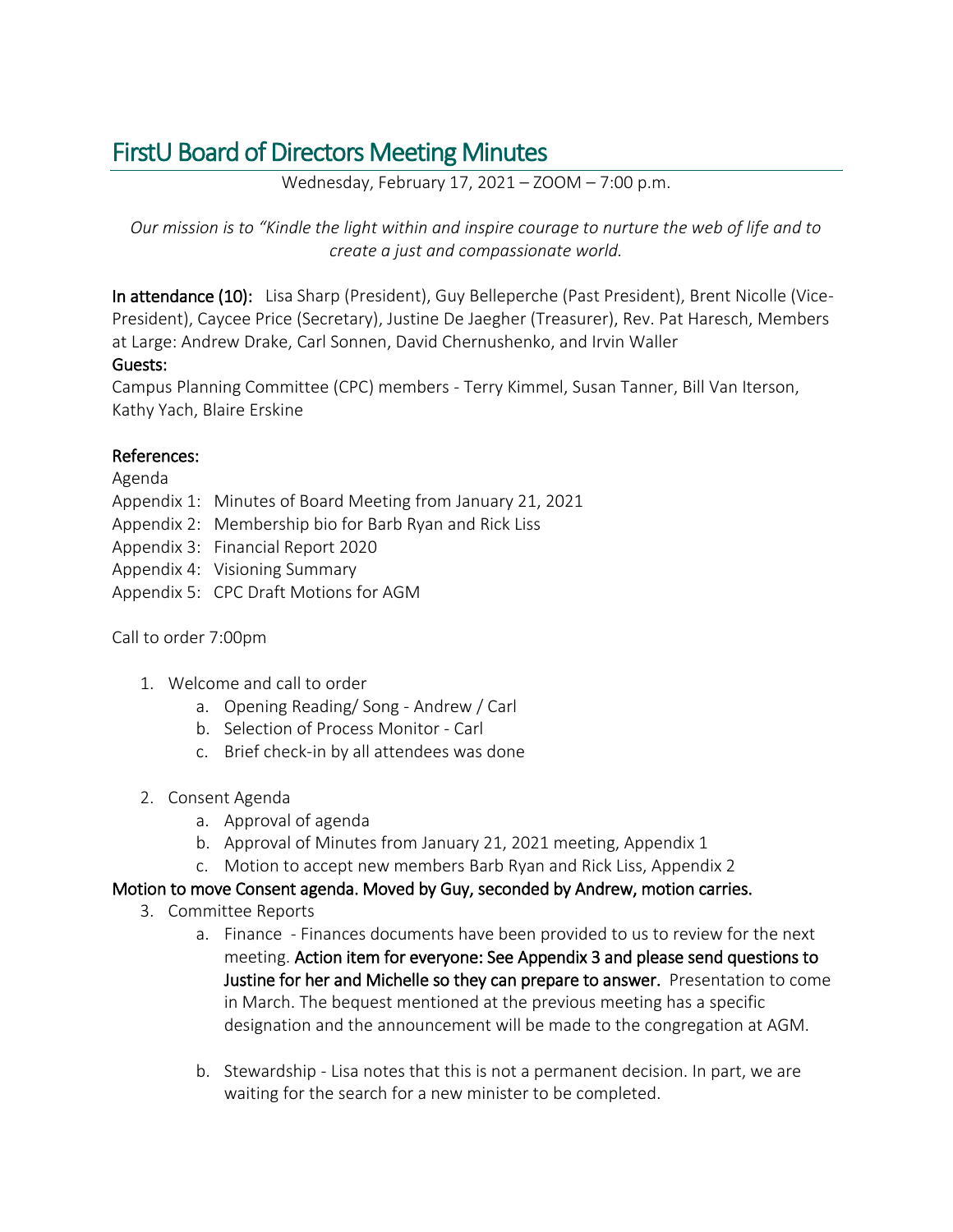## Motion that the Stewardship Committee be suspended until further notice. Moved by Lisa, seconded by Guy, motion carries.

- c. UU-UNO Project Lisa explained that historically our congregation has always sent a delegate to the conference. In the past the Youth group also raised money and some of that money is still in the accounts. UNO falls under Global Justice committee. No motion taken at this meeting. Info session coming up on Saturday morning.
- d. Report on Congregational Visioning Justine has begun to draft a report for a strategic plan (based on the Visioning session summary) which can eventually be presented at the AGM.
- e. Campus Planning Discussion with CPC (members attended as of 7:45pm)

Motion: That the board approve in principle the process proposed by the Campus Planning Committee to reach recommendations for a motion to be brought to the AGM with respect to the development of the campus, as per Appendix 5 (see below). Moved by Irvin, seconded by Andrew, motion carried.

- 4. Staff Reports
	- a. Minister's Report
		- i. Privacy report provided but late. We can review and discuss at the next meeting.

## Action item : Caycee will look at it and report back for the March BOD meeting.

ii. Membership: brief discussion about what is membership? What does it mean to be a member?

Action item: Pat to provide a report on membership numbers at the next meeting.

- iii. Live-streams to begin again this Sunday along with small meetings, as per Covid task force,
- 5. New Business None was presented.
- 6. Information Items
	- a. Guy moves to have the 2021 AGM on June 6th, seconded by Andrew, motion carries.
	- b. Lisa asked if there are any volunteers to chair some of the next meetings. Brent volunteered.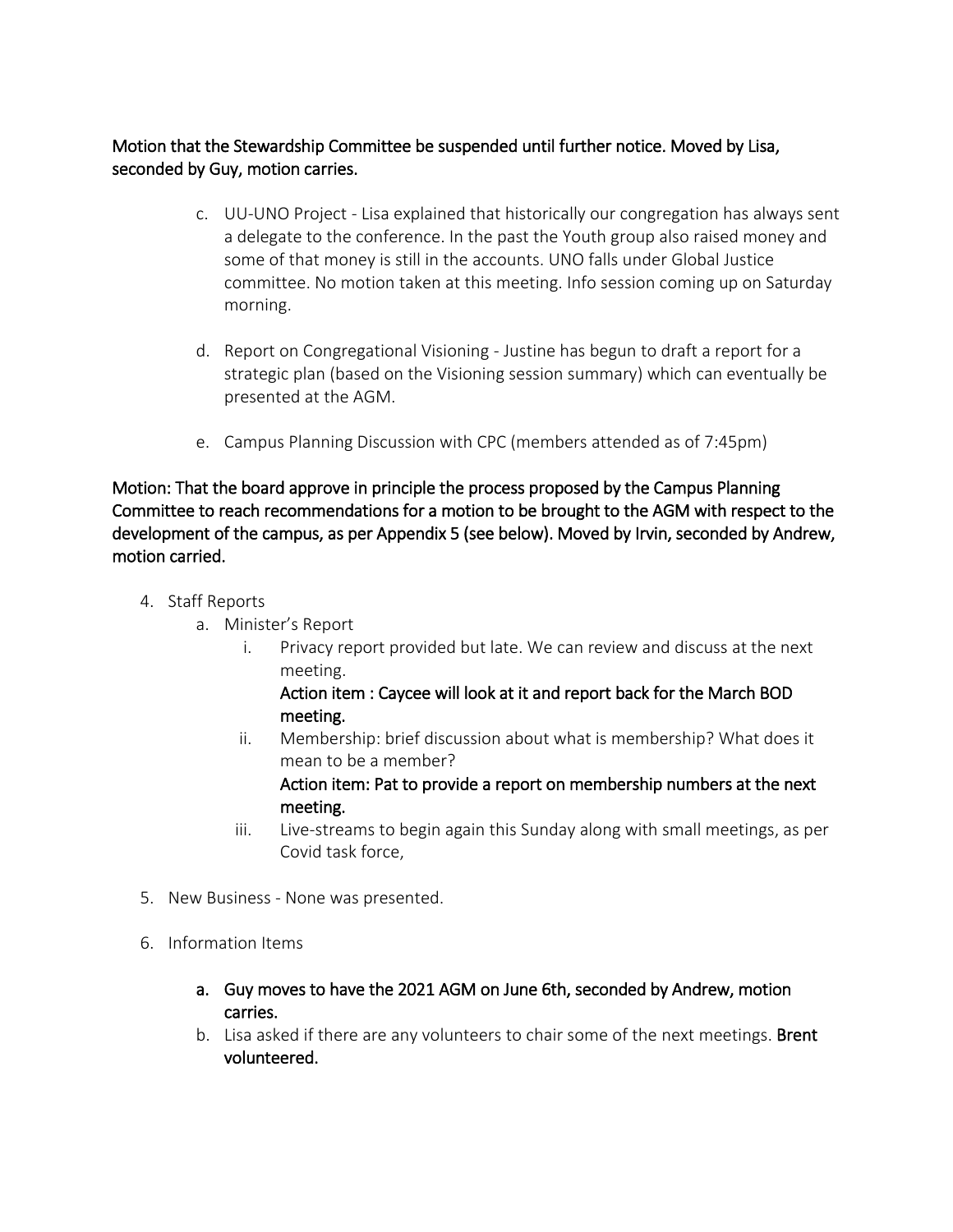- 7. Other Business
	- a. Board "Thankyous" Maury Prevost for the Earth Speaks Forums, Margaret Linton for being the volunteer coordinator for Hospitality Hour
	- b. Board Announcements Virtual Brent in-house/ Lisa virtual
	- c. Next Meetings:
		- i. June 6th is the AGM (first Sunday)
		- ii. Board Meeting: March 17th, 2021 (Wednesday) 7pm
			- 1. Opening Reading: Carl
			- 2. Opening Song: Guy
			- 3. Closing Reading: David
- 8. Adjournment Closing Reading Brent

Meeting adjourned at 9:34pm.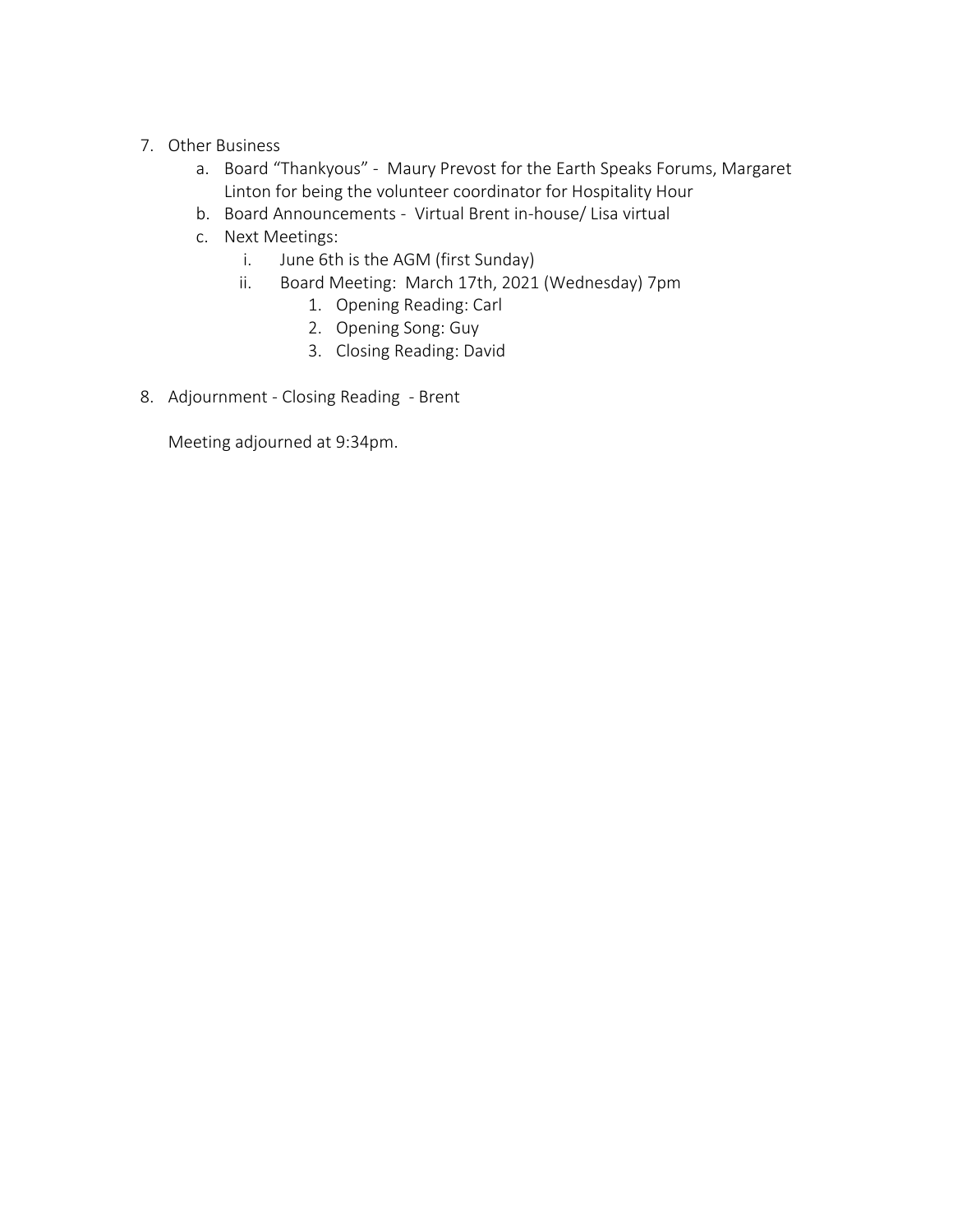### APPENDIX 5

## CAMPUS PLANNING – DRAFT MOTIONS FOR THE AGM IN MAY 2021

On the understanding that the Board will want to put one or more motions dealing with Campus Planning before the AGM in May of 2021, and the assumption that the Board might appreciate some input from the CPC on that matter, this is an effort to get started on drafting such motion(s):

# 1. INTRODUCTION

The Congregation affirms its goal that future development on the campus should support and advance Unitarian Universalist values, and in particular that it should include action to:

- Create a residential community which is a leading example of mixed income housing, including a significant component of housing which is affordable and suited to people with special needs.
- Ensure that green space and natural environment continue to be important elements of the campus, and to implement developments in a manner that uses high standards of construction from an environmental point of view.
- Generate income which will help to support the operations of the Congregation and to advance the Congregation's initiatives in support of its goals and values.

# 2. APPROVAL IN PRINCIPLE FOR A NEW BUILDING ON THE CAMPUS

The Congregation hereby:

- 9. Gives its approval in principle for the construction of one new building on the campus.
- 10. Authorizes the Board, with the assistance of the Campus Planning Committee (CPC), to proceed with a feasibility study and other planning work, including the identification of potential partners for the initiative.
- 11. Calls on the Board to return to the Congregation for further approvals, at the appropriate times, for the financial plan, the exact location and land boundaries and the architectural design.

In acting on this motion, the congregation expects the Board and the CPC to take note of, and be guided by, the following, as statements of the congregation's intent:

The motion dealing with housing development and related issues which was approved by the Congregation in October of 2018;

The set of Goals and Guiding Principles approved by the Congregation in April of 2019; and The following additional statements of intent:

- In the proposed new development it is intended that the role of the congregation be that of land owner and lessor, and a leading party in the planning and design of the project.
- It is intended that the Congregation will continue to own the land and will lease the land, for a long period of time, to the enterprise which will own the building.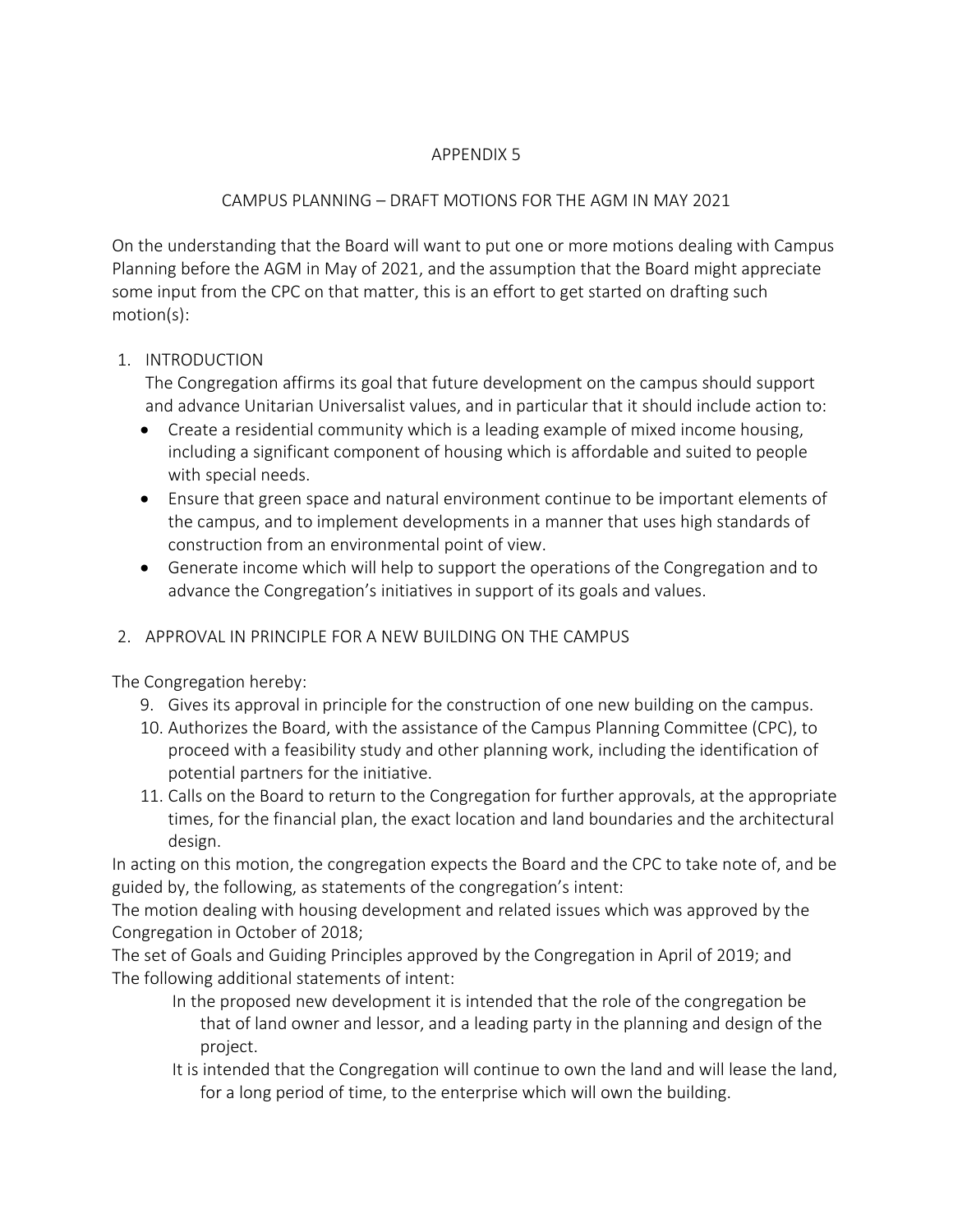- The new building is intended to be located on and partly to the north of the so-called CPR strip of lands, east of River Parkway Children's Centre and north of Rennie's Autocare.
- The building is intended to be about 16 storeys tall, with each floor being about 750 sq.m. (8000 sq.ft.) in area.
- It is anticipated that the new building will be owned and managed by a new enterprise to be formed and that that enterprise will consist of several participating organizations, all with expertise and experience in such ventures, and some of which will be charitable organizations. Examples of organizations which are contemplated as possible participants are Multifaith Housing Inititative, Ottawa Salus, Centretown Citizens Ottawa Corp. (CCOC), and perhaps an Indigenous housing corporation.
- It is intended to hire CAHDCO, a developer and consulting firm with experience and expertise in the field of affordable housing, to advise the Congregation on this initiative.
- The space in the building will be primarily for residential use. Some space might be used for shops or other services which serve people living or working on or near the campus.
- It is estimated that there will be between 125 and 160 residential units in the building.
- All the units in the building are to be rental units, meaning that they are to be rented to, and not owned by the residents.
- Of the total number of units, it is intended that between 25% and 50% be available at "affordable rents". The actual number of such units is to be as close to 50% as is feasible, depending on the amount of funding that is received in the form of grants.
- It is intended that the residents in the building form a community of people of varied and mixed characteristics and backgrounds who will interact with each other.
- It is intended that the building will be constructed so that it will meet or be close to meeting "passive house standards" or perhaps "net zero" energy consumption standards.
- Consideration should also be given to choosing building materials which produce a lower carbon footprint.
- It is the intent of the Congregation that the land be rented to the housing enterprise and not sold. The congregation will obtain an appraisal of the market sale value and the market rental value of the land in question, and the rental revenue to FirstU will be based on these values.
- A part of the rental revenue, not to exceed 50% of the total rental value, may be contributed to appropriate partners in the building, either in the form of rent reduction or in the form of donations, to support and make possible the rental of the residential units at more affordable rents; and the remaining part, not less than 50% is to be paid to the Congregation to be used to advance the objectives of the Congregation as they may be expressed from time to time.
- Efforts are to be made to arrange for a second vehicle access into the campus, at a location east of RPCC.
- 3. SUBMISSION OF A SITE PLAN FOR APPROVAL BY THE CITY OF OTTAWA